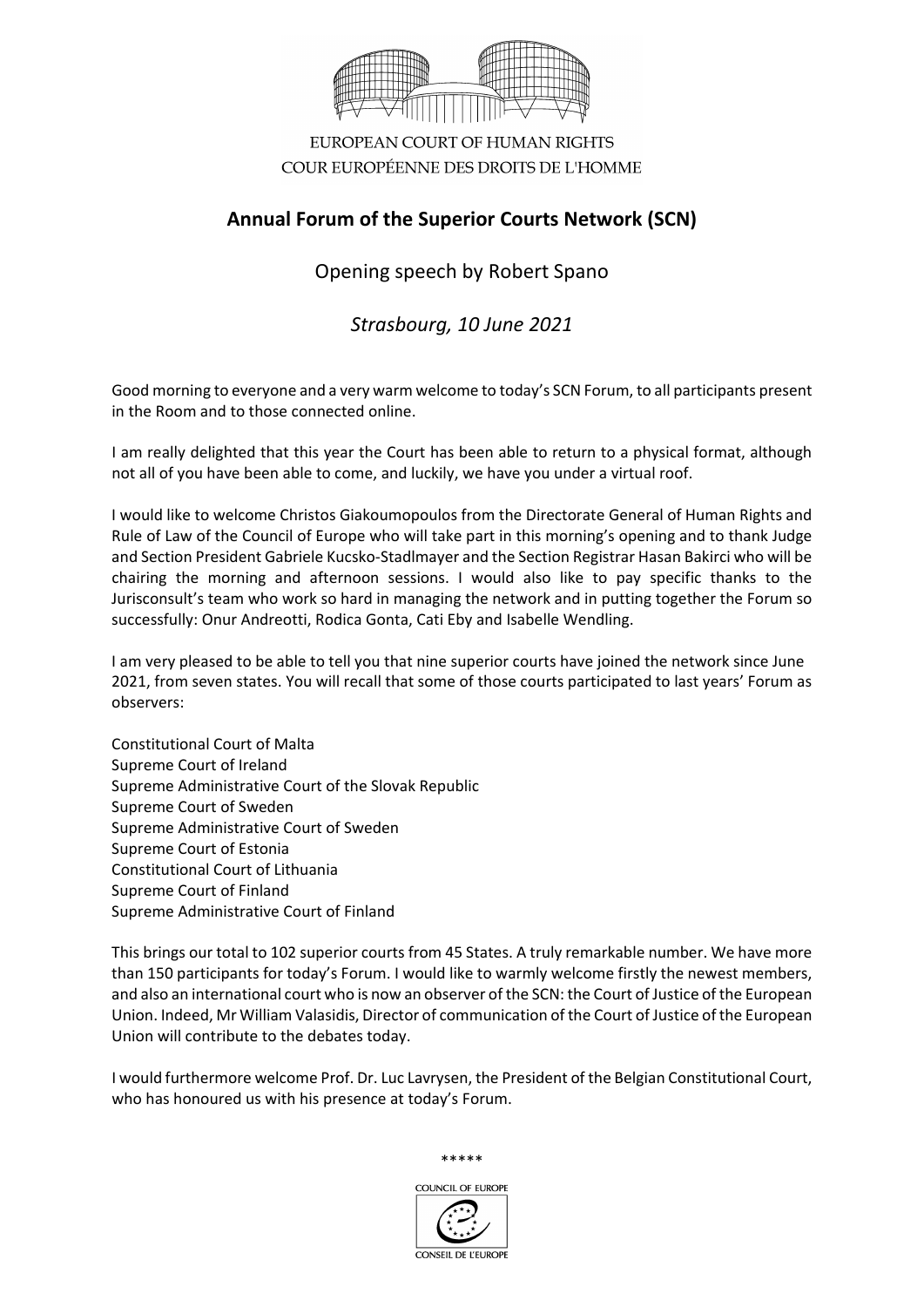Dear members, human rights, democracy, rule of law - the three pillars of Council of Europe, are not values that are acquired once and for all; they must be preserved permanently and every day.

The judicial endeavour is certainly one of the most important safeguards for that preservation. Let me underline once again that such endeavour would not be realistic without strong, independent and impartial domestic courts which function within a national system that is governed by the rule of law.

As we know, member States to the Council of Europe are first and foremost responsible for the effective implementation of the international human rights norms they have voluntarily signed up to.

By reason of their direct and continuous contact with the vital forces of their countries, the domestic authorities are better placed than an international court to assess the multitude of factors surrounding each case: it is therefore primarily for domestic judges to identify and afford redress for possible infringements of human rights in each particular case.

Today, the Convention is incorporated, and to a large extent, embedded into the domestic legal order of the States Parties, and the Court has provided a rich and comprehensive body of case law interpreting most Convention rights. This enables the States Parties, and in particular domestic courts, to play their Convention role of ensuring the protection of human rights to the full.

Enhancing dialogue with domestic courts is a crucial aspect of the work of the Court, and one which it puts into practice through different means. SCN is a robust tool for the principle of subsidiarity and the continuous and structured dialogue between European Court of Human Rights and national superior courts.

SCN is today an indispensable means to create the largest community of European human rights judges who, each and every one of them, act as 'Strasbourg' judges at the domestic level when faced with disputes implicating Convention rights.

SCN is really "subsidiarity" in action, through the human contact it facilitates between all of us and the substantive knowledge sharing and exchanges it enables thanks to its various features and notably the Knowledge Sharing platform.

As you know, we are constantly reflecting on how to increase the added value of the network and ensure its relevance and sustainability.

Firstly, our plans to externalise the Court's Knowledge Sharing platform are being implemented, and we target the end of 2022 for the launch of the platform in both official languages of the Court: French and English.

We believe this free access for judges and lawyers at all levels would genuinely transform the dissemination of the knowledge about the Court's case-law. The plan then in the coming years is to duplicate it in a number of non-official languages, depending on available resources.

Secondly, I have instructed Directorate of the Jurisconsult to initiate contacts for the establishment of a centralised system for enhanced cooperation and dissemination of case-law knowledge with Council of Europe bodies under the auspices of the Jurisconsult. Indeed, the Knowledge Sharing development programme includes many areas that we name "transversal themes", such as Social Rights, Domestic violence - which is one of our discussion topics today-, Minority Rights and so on. These are also areas of expertise of some Council of Europe monitoring and advisory bodies, such as the European